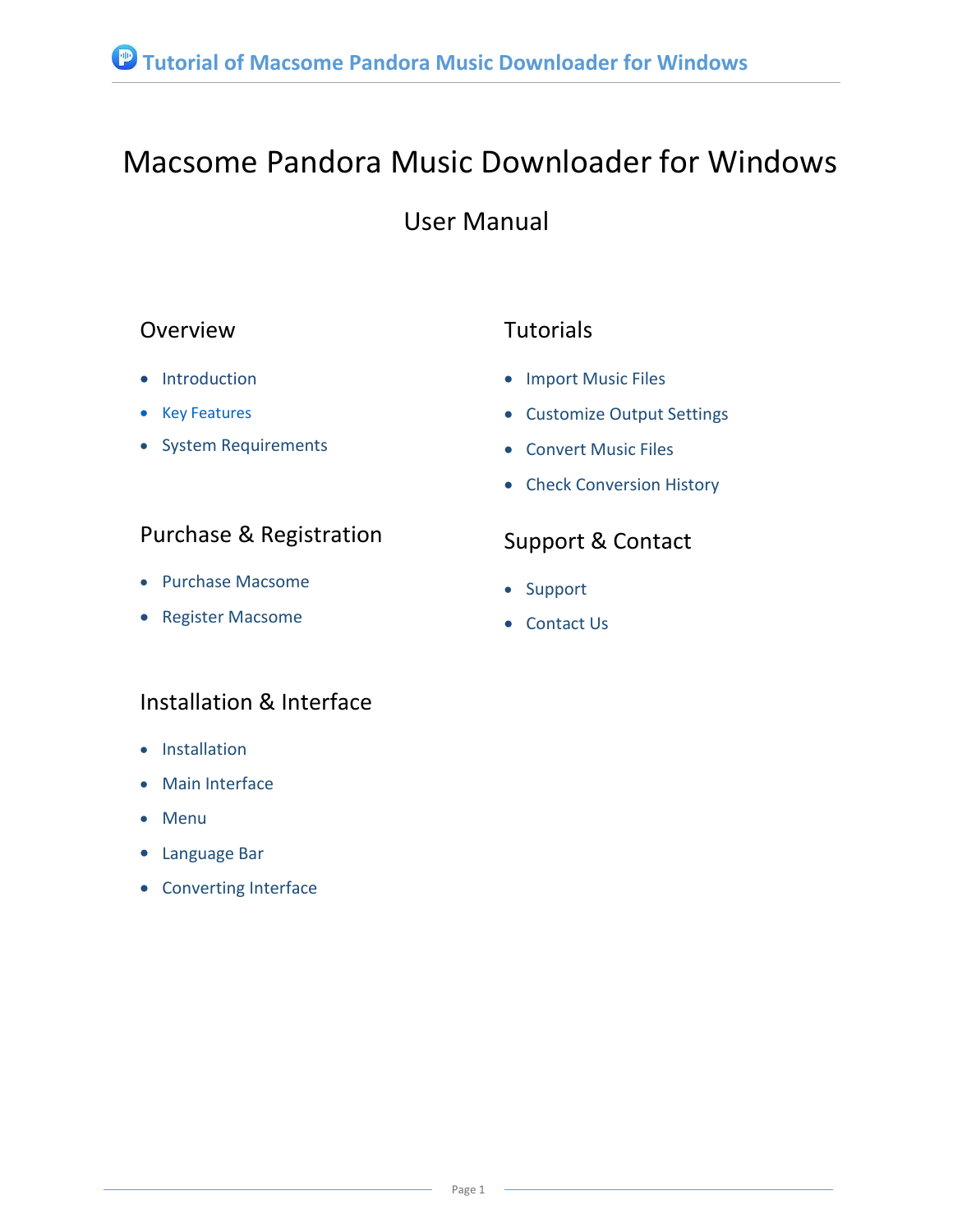## Overview

- Introduction
- Key [Features](#page-1-1)
- System [Requirements](#page-1-2)

#### <span id="page-1-0"></span>**Introduction**

#### Thanks for using **Macsome Pandora Music Downloader** for Windows!

**Macsome Pandora Music [Downloader](https://www.macsome.com/pandora-music-downloader/)** is a powerful Pandora Music Converter as well. With it, you can download Pandora Music songs, albums, playlists, and podcasts easily. And convert Pandora Music to plain audio formats, including MP3, AAC, FLAC, WAV, AIFF and ALAC at up to 10x faster speed.

Besides, it supports keeping high audio quality after conversion. It is available for Free Pandora, Pandora Plus, and Pandora Premium users. It also allows you to organize the output files by artists and albums as your needs and preserve almost all ID3 tags, including title, artist, album, etc.

#### <span id="page-1-1"></span>**Key Features**

- Download Pandora Music songs, playlists, albums, and podcasts.
- Convert Pandora Music to MP3/AAC/WAV/FLAC/AIFF/ALAC format.
- **•** Preserve high audio quality after conversion.
- Keep all ID3 tags information & 10X faster conversion speed.
- Free update & technical support.

#### <span id="page-1-2"></span>**System Requirements**

- Windows 7, 8, 10, 11 (32 bits or 64bits);
- 1GHz processor or above;
- 512 megabytes (MB) or higher of RAM;
- 1GB of available hard-disk space or higher;
- 1024\*768 resolution display or higher Monitor.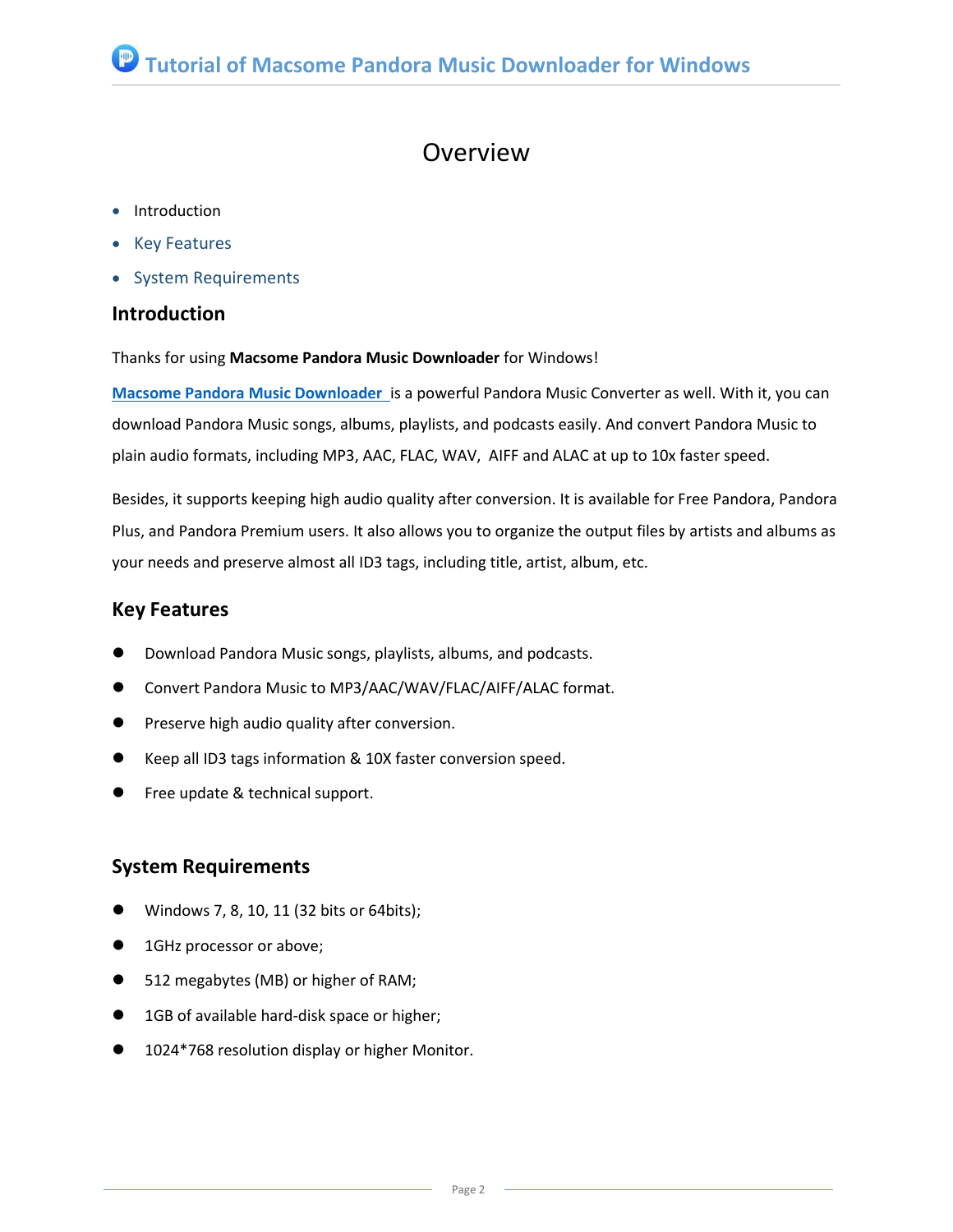## Purchase & Registration

- Purchase [Macsome](#page-2-0)
- Register [Macsome](#page-3-0)

#### <span id="page-2-0"></span>**Purchase Macsome Pandora Music Downloader for Windows**

#### **Quick Link:**

To learn more and download the latest version of Macsome Pandora Music Downloader for Windows, please visit to its homepage:

<https://www.macsome.com/pandora-music-downloader/>

To buy a license key for Macsome Pandora Music Downloader for Windows, please visit its [online](http://www.syncios.com/data-transfer/purchase.html) store:

<https://www.macsome.com/pandora-music-downloader/buynow.html>

1. Why should I buy Windows version of Macsome Pandora Music Downloader?

The free trial version of Macsome Pandora Music Downloader enables to convert the first three minutes of each song and convert 3 music files at a time. After you purchase this product, you will receive your Registration key to unlock the trial version limitations.

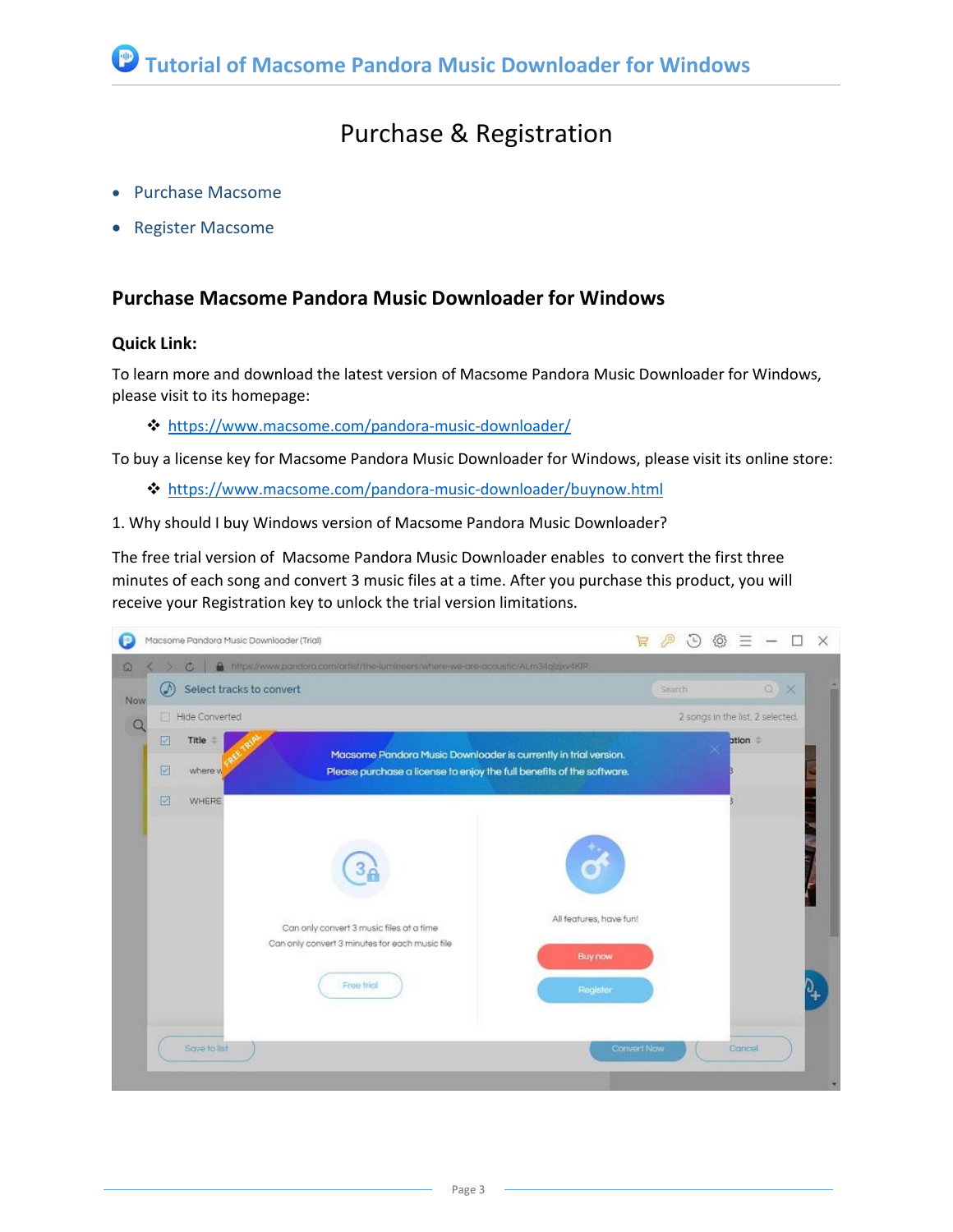- 2. What Benefits do we have after Registration?
- Unlimited use without any function restrictions.
- Lifetime FREE upgrades to the latest versions of the same product.
- <span id="page-3-0"></span>- Lifetime FREE technical support.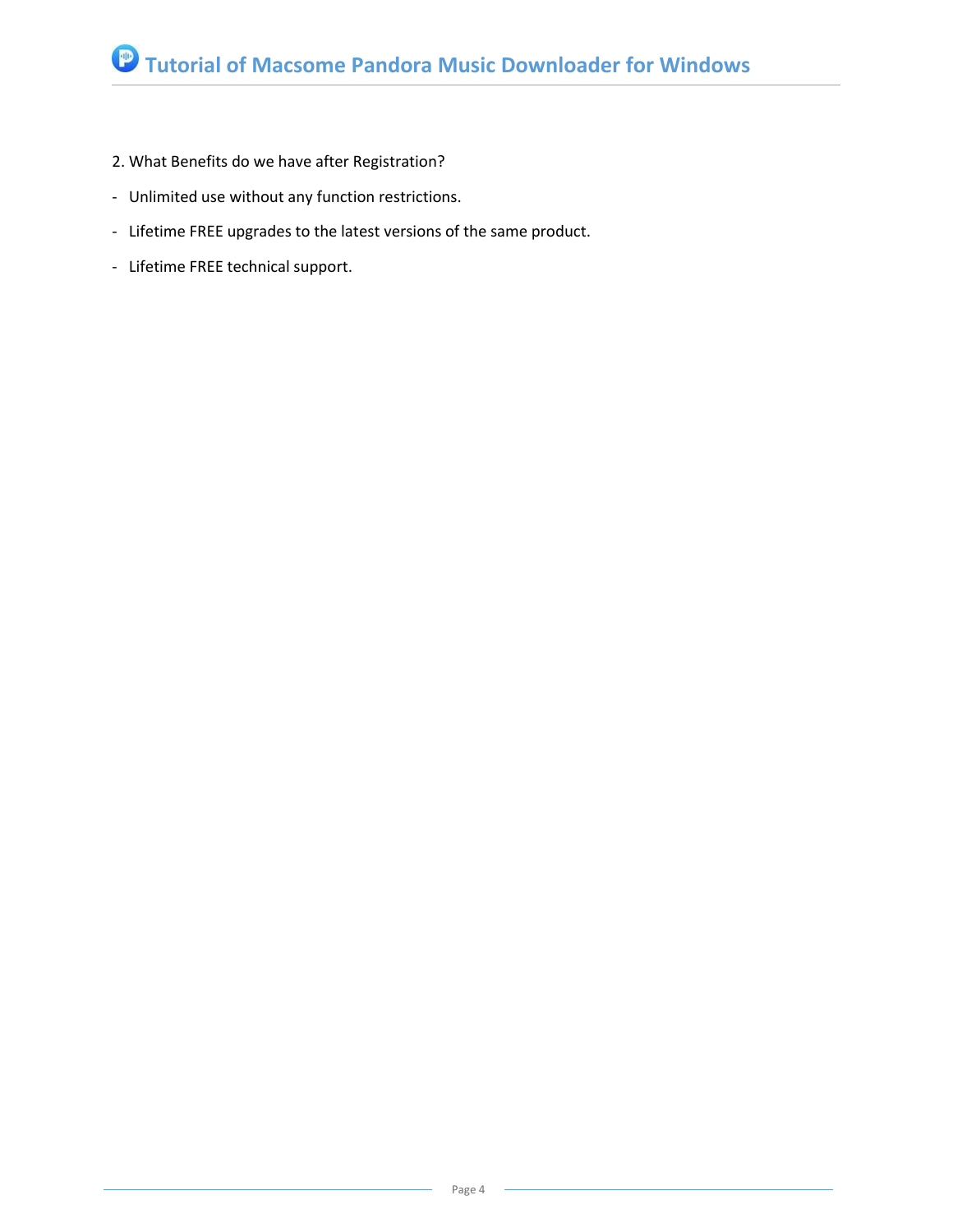#### **Register Macsome Pandora Music Downloader for Windows**

**Step 1.** Run Macsome Pandora Music Downloader on Windows PC. You can simply click th∈ Key" icon to open the registration window or click Menu button  $\equiv$  and "Register" to open the registration window as below.

| $\mathcal{C}$<br>×                                        |                                   |               |        | https://web-cdn.pandera.com/web-client-assets/displayAdFrame.f74b4e96a764feb741b2b69363fd5553 | 合                   | 0<br>Online Help        | 62       |
|-----------------------------------------------------------|-----------------------------------|---------------|--------|-----------------------------------------------------------------------------------------------|---------------------|-------------------------|----------|
| My Collection<br>Now Playing                              | <b>Browse</b>                     | $\alpha$      | Search |                                                                                               | 国                   | Contact us<br>Purchase  |          |
|                                                           |                                   |               |        |                                                                                               | 舞<br>2 <sub>0</sub> | Register                |          |
| <b>New Music</b>                                          |                                   |               |        |                                                                                               | Ö                   | Settings                | View All |
|                                                           | Registration                      |               |        |                                                                                               | 恧                   | Languages               |          |
|                                                           |                                   |               |        |                                                                                               | b                   | Open log file           |          |
|                                                           |                                   |               |        |                                                                                               | e                   | Feedback                |          |
|                                                           |                                   |               |        | Please enter the registration information to upgrade trial version to registered versio       | ø                   | Check for updates       |          |
|                                                           |                                   |               |        |                                                                                               | w                   | Appearance              |          |
| <b>RAIN</b>                                               | E-Mail:                           | 网             |        |                                                                                               | $\Theta$            | About                   |          |
| <b>SOUNDS</b>                                             | Code:                             | $\mathcal{S}$ |        |                                                                                               |                     |                         |          |
| <b>Rain Sounds</b>                                        |                                   |               |        |                                                                                               |                     | illows Thought (Single) |          |
| Sleep Sounds of Nature<br>Album - 14 songs - Mar 13, 2022 |                                   |               |        |                                                                                               |                     | 11, 2022                |          |
|                                                           | <b>Buy Now</b>                    |               |        | <b>Free Trial</b>                                                                             | Register            |                         |          |
|                                                           |                                   |               |        |                                                                                               |                     |                         |          |
|                                                           |                                   |               |        |                                                                                               |                     |                         |          |
|                                                           | Trendsetters: Artists on the Rise |               |        |                                                                                               |                     |                         |          |

**Step 2.** Copy and paste the registration Email and code you received into the pop-up registration window, then click the **"Register"** button.

**Step 3.** After finishing the Registration, the limitation of the trial version will be removed.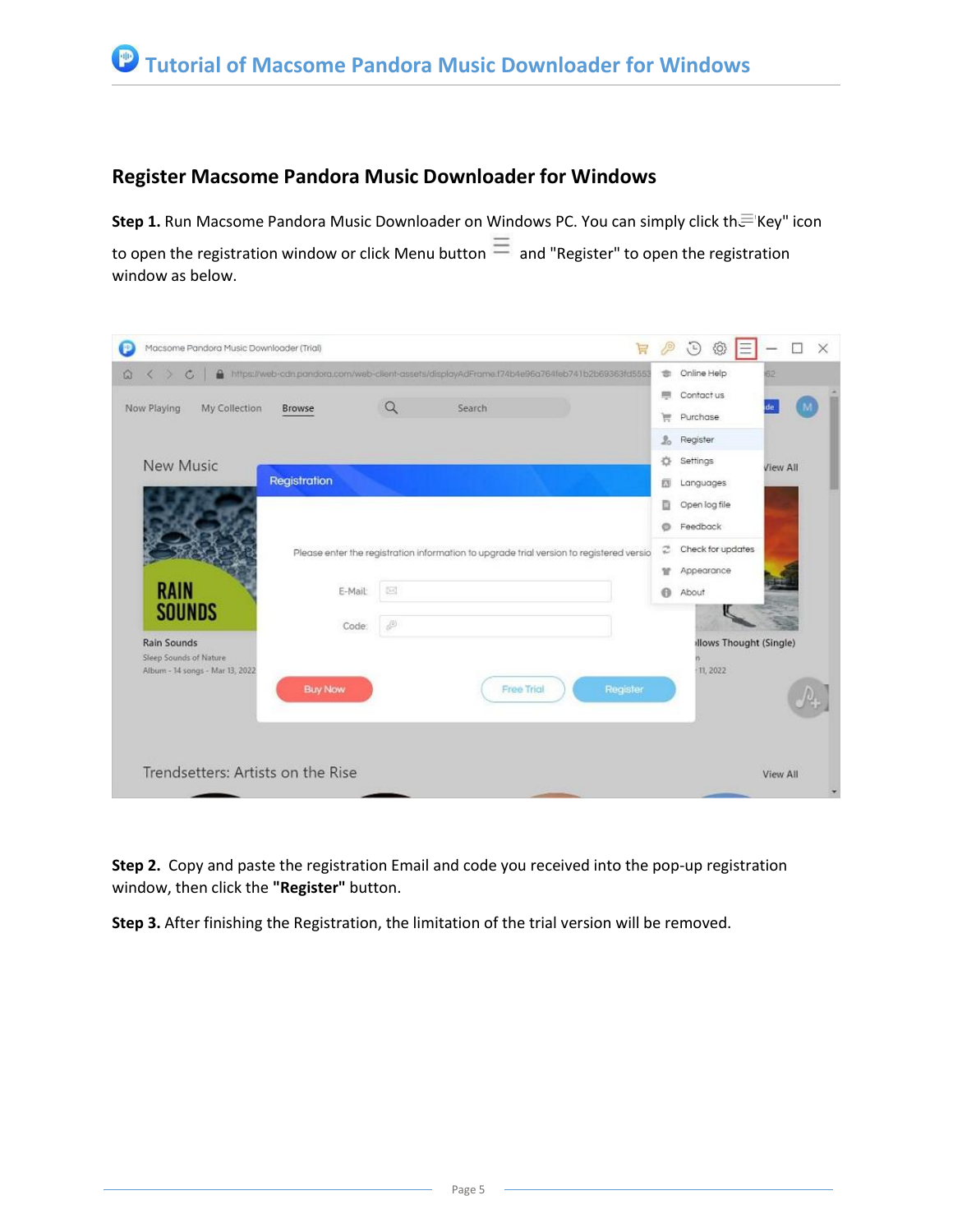

**Note:** The registration info is case sensitive. And, please do not add blank at the beginning or the end of the word. Make sure both the Email address and key code are the same as what we provided in the confirmation email after purchasing the program.

- 1. Make sure your computer is connected to the Internet.
- 2. We suggest you should just copy & paste the Registration information into the pop-up dialog.
- 3. Make sure both Registration Email and Registration key are provided by our company after purchasing. If you have not paid, please click "Buy Now" to get a license.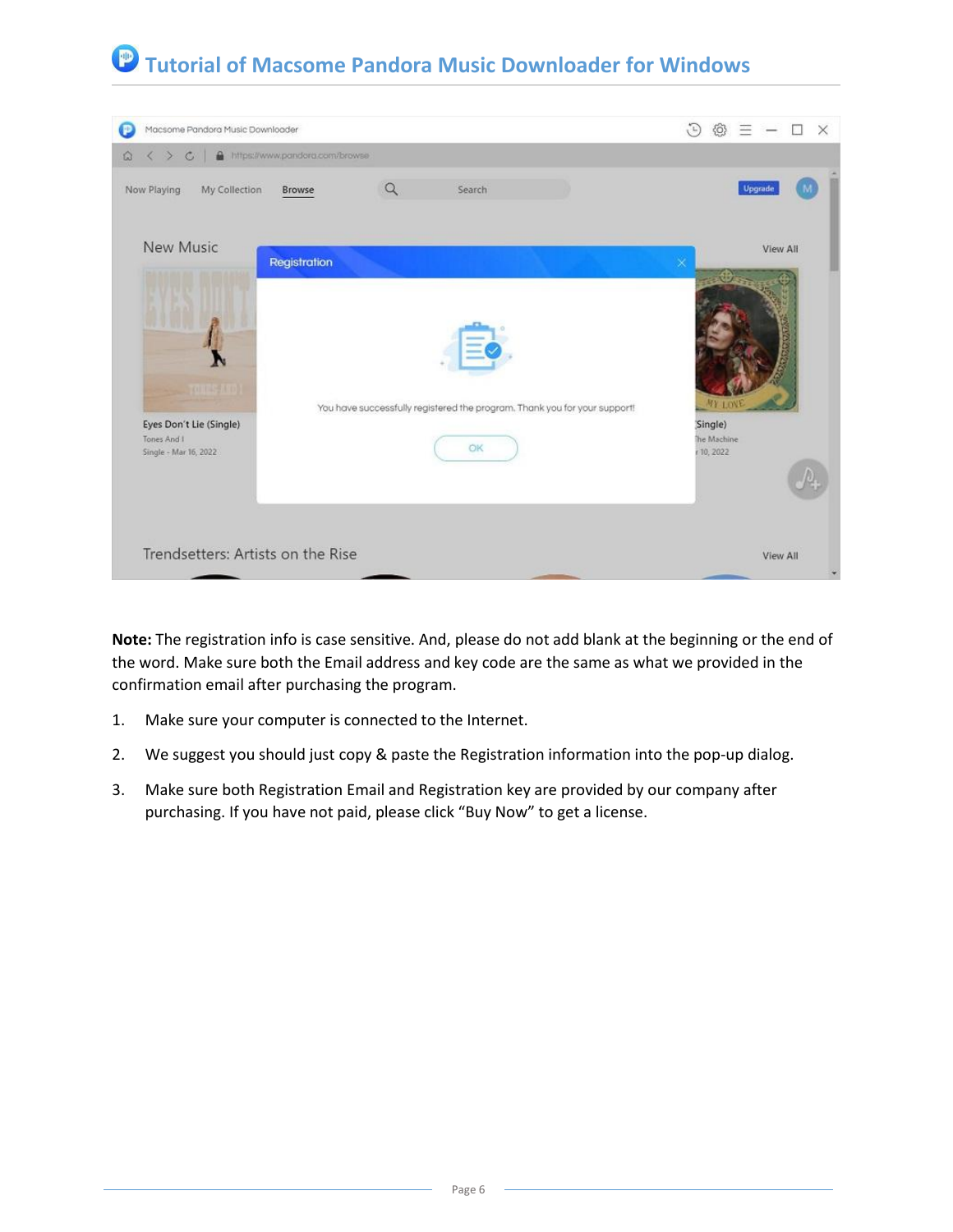## Installation & Interface

- [Installation](#page-6-0)
- Main [Interface](#page-6-1)
- [Menu](#page-7-0)
- [Language](#page-8-0) Bar
- [Converting](#page-9-0) Interface

#### <span id="page-6-0"></span>**Installation**

To install this product, please follow the steps below:

- 1. Download Macsome Pandora Music Downloader Windows version from [Download](https://www.macsome.com/downloads.html) Page.
- 2. Double click the installation file **pandora-music-downloader.exe** to install the program.
- 3. Follow the instruction to finish the installation.
- <span id="page-6-1"></span>4. Then you will see there is an icon of the program  $\bigoplus$  on the desktop.

#### **Main Interface**

After launching Macsome Pandora Music Downloader on PC, you will see the main interface like this: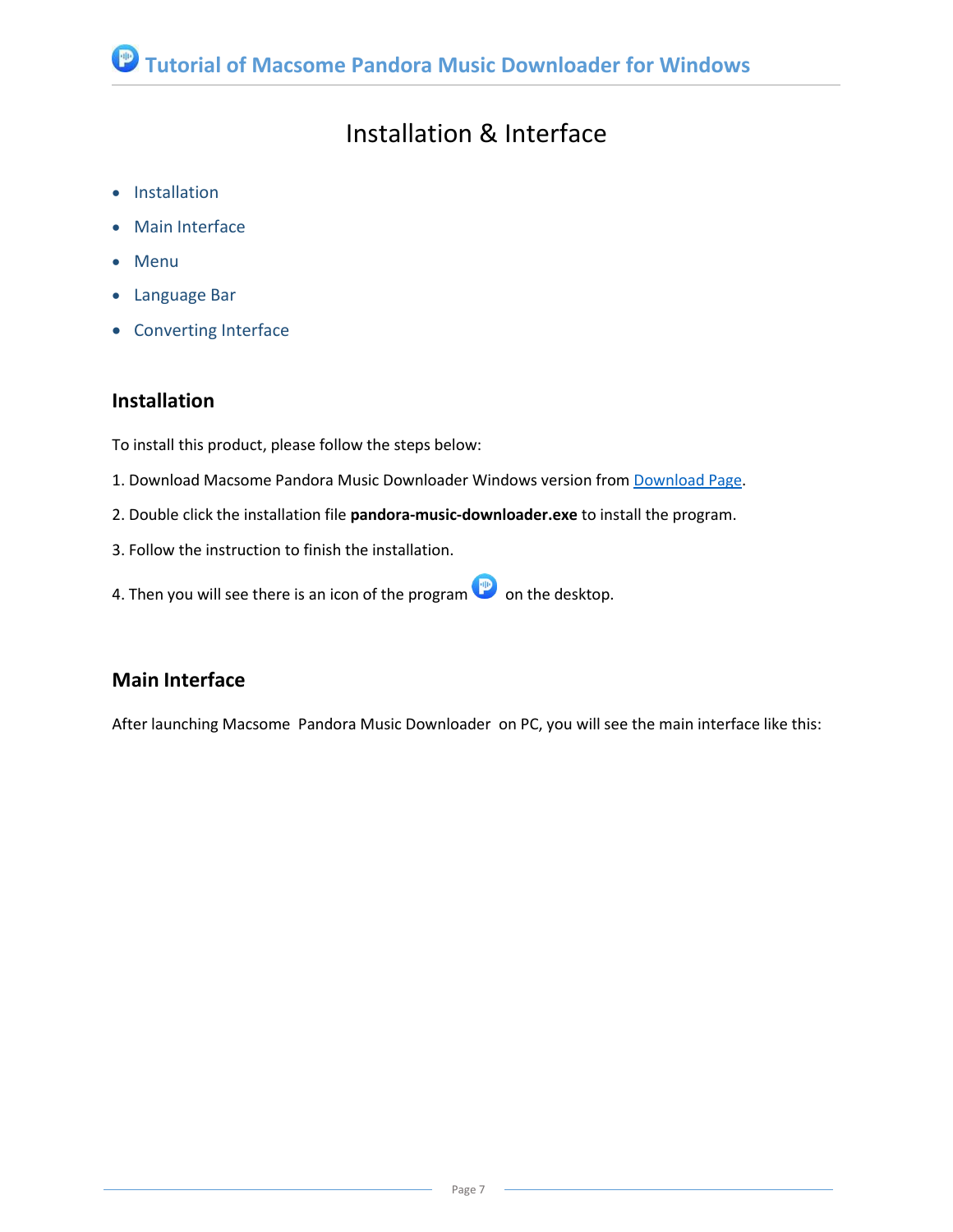<span id="page-7-0"></span>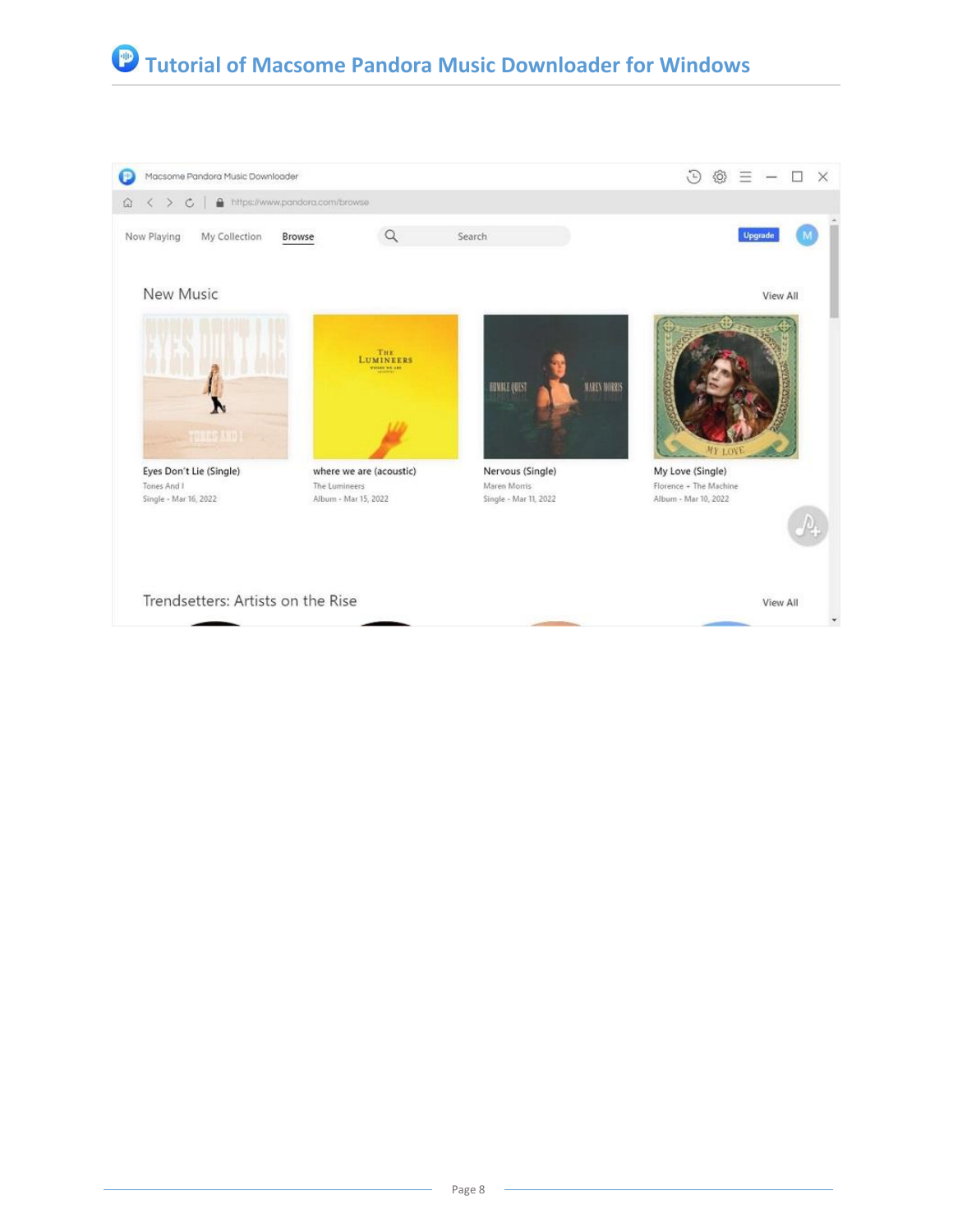#### **Menu**

When clicking the menu button, you will see the menu list like this:

<span id="page-8-0"></span>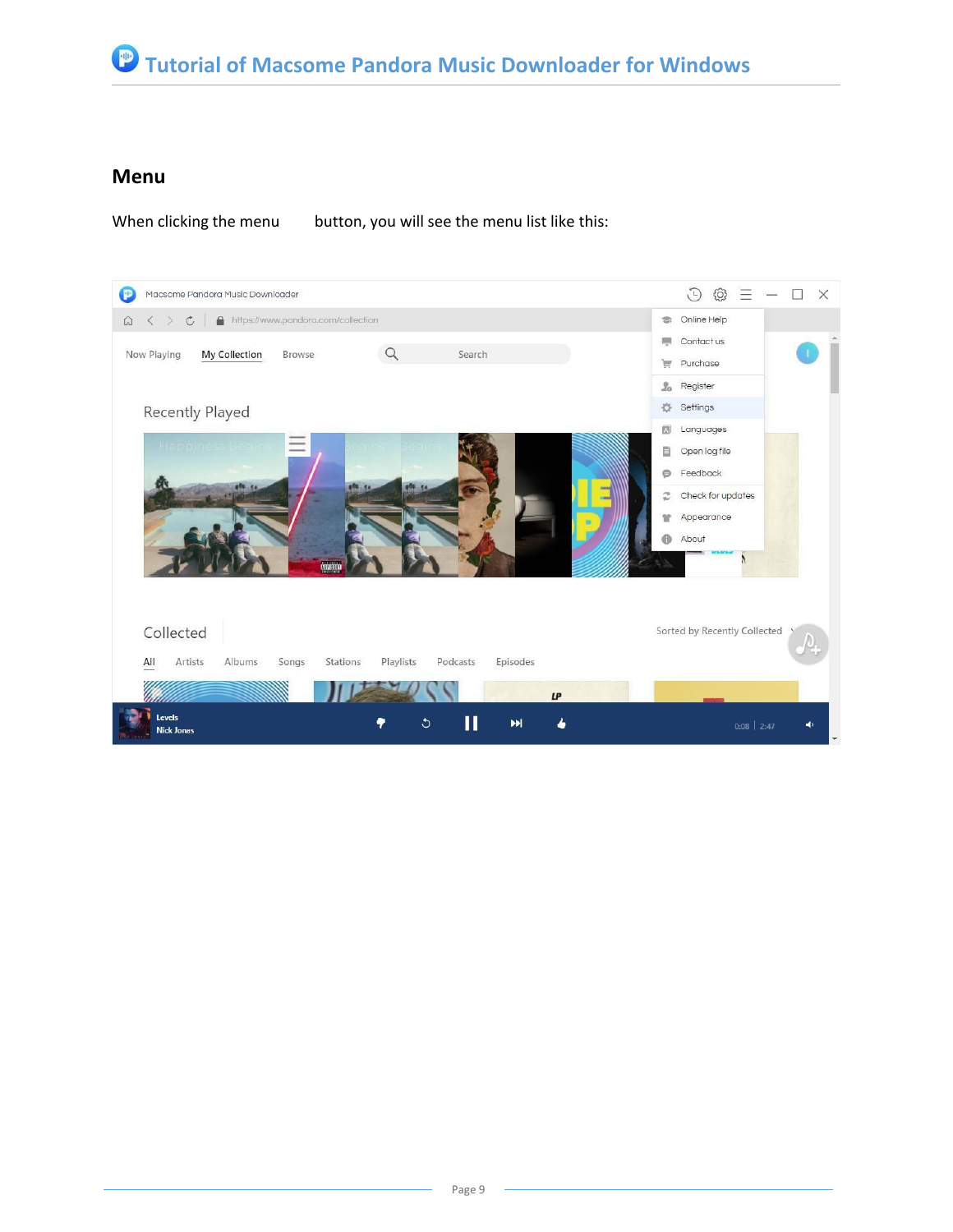#### **Language Bar**

Now, Macsome Pandora Music Downloader supports 25+ languages.

By clicking the **language** button in "Menu", you are able to switch the current language of the Macsome program to another language.

<span id="page-9-0"></span>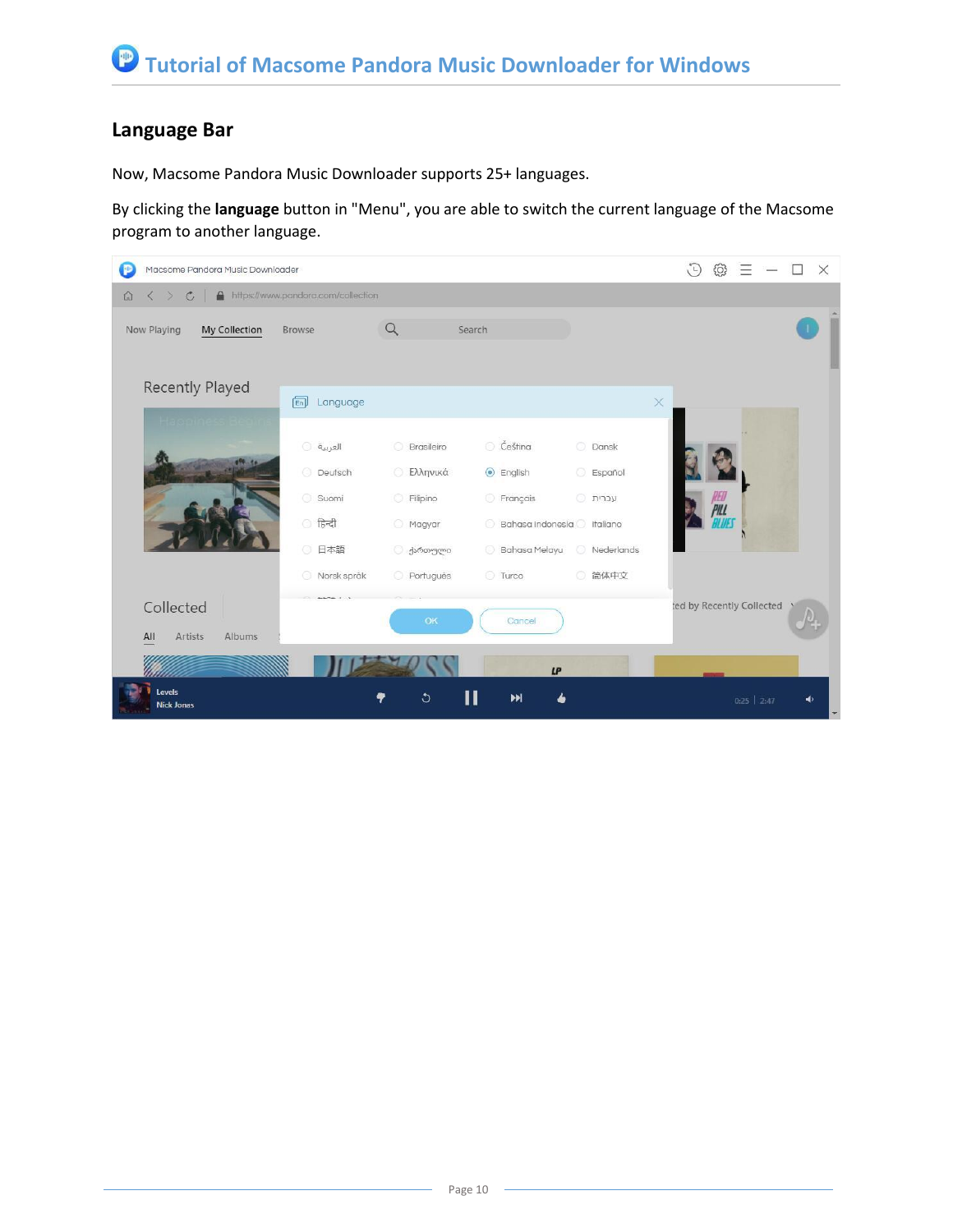### **Converting Interface**

After clicking the **Convert (**or **Convert Now)** button, you will see the converting interface like this:

| Macsome Pandora Music Downloader<br>$\left( \begin{array}{c} \uparrow \\ \uparrow \end{array} \right)$<br>Now |                      |                         |          |             |
|---------------------------------------------------------------------------------------------------------------|----------------------|-------------------------|----------|-------------|
| Converting progress:                                                                                          |                      |                         |          | $16%$ (1/6) |
| Title                                                                                                         | Artist               | Album                   | Duration |             |
| bad guy                                                                                                       | <b>Billie Eilish</b> | WHEN WE ALL FALL A      | 03:14    |             |
| Señorita                                                                                                      | Shawn Mendes & Cami  | Shawn Mendes (Deluxe)   | 03:10    | 14%         |
| Every Single Time                                                                                             | Jonas Brothers       | <b>Happiness Begins</b> | 03:32    |             |
| Only Human                                                                                                    | Jonas Brothers       | <b>Happiness Begins</b> | 03:03    |             |
| Sugar                                                                                                         | Maroon 5             | V (Deluxe) (Explicit)   | 03:55    |             |
| Cool                                                                                                          | Jonas Brothers       | <b>Happiness Begins</b> | 02:47    |             |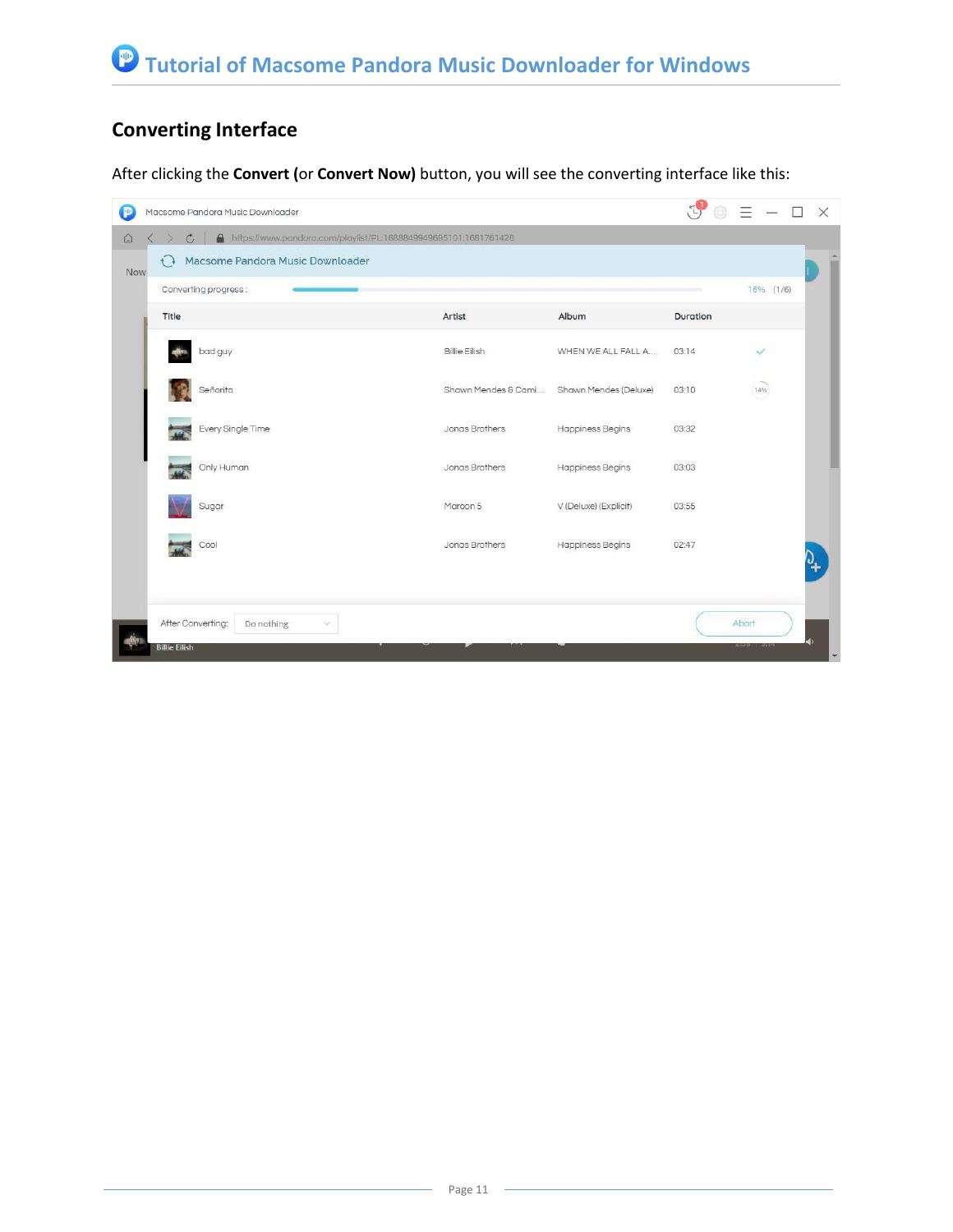## **Tutorials**

- [Customize](#page-13-0) Output Settings
- [Import](#page-11-0) Music Files
- [Convert](#page-13-1) Music Files
- Check [Conversion](#page-14-0) History

#### **Customize Output Settings**

Click the Setting icon on the upper right corner to choose the Output Format

(AUTO/MP3/AAC/FLAC/WAV/AIFF/ALAC), the Bit Rate, Sample Rate, and Output Folder. In addition, for better organizing your music library, you can save the output audio files into an organized folder like Artist, Album, Artist/Album, or Album/Artist.

| Macsome Pandora Music Downloader         |                                  |                                       |              |   |                                                         | $\Gamma$ | $\{O\}$  |             |                 |    | $\times$ |
|------------------------------------------|----------------------------------|---------------------------------------|--------------|---|---------------------------------------------------------|----------|----------|-------------|-----------------|----|----------|
| $\mathcal{C}$<br>$\bigcirc$<br>$\langle$ | A https://www.pandora.com/browse |                                       |              |   |                                                         |          |          |             |                 |    |          |
| Now Playing                              | My Collection<br>Browse          | $\alpha$                              | Search       |   |                                                         |          |          |             |                 |    |          |
|                                          | & Settings                       |                                       |              |   |                                                         |          | $\times$ |             |                 |    |          |
| <b>New Music</b>                         |                                  |                                       |              |   |                                                         |          |          |             | <b>View All</b> |    |          |
|                                          | Output Format:                   | AUTO.                                 | $\checkmark$ |   |                                                         |          |          |             |                 |    |          |
|                                          | <b>Bit Rate:</b>                 | 256 kbps                              |              |   |                                                         |          |          |             |                 |    |          |
|                                          | Sample Rate:                     | 44.1 kHz                              |              |   |                                                         |          |          |             |                 |    |          |
|                                          | Output Folder:                   |                                       |              |   | C:\Users\WMM\Documents\Macsome Pandora Music Downloader |          |          |             |                 |    |          |
| Shotgun (Single)                         | Output File Name:                | Track Number $\times$ Artist $\times$ |              |   |                                                         | $\! +$   |          |             |                 |    |          |
| Soccer Mommy<br>Single - Mar 22, 2022    | Output Organized:                | Artist                                | ⋒<br>×.      |   |                                                         |          |          |             |                 |    |          |
|                                          |                                  |                                       |              |   |                                                         |          |          |             |                 |    |          |
|                                          |                                  |                                       |              |   |                                                         |          |          |             |                 |    |          |
| bad guy<br><b>Billie Eilish</b>          |                                  | $\circ$                               |              | H |                                                         |          |          | $1:36$ 3:14 |                 | E) |          |

#### <span id="page-11-0"></span>**Import Music Files**

Open a playlist, artist or album, then click on the "**Add to list**" button and load the songs.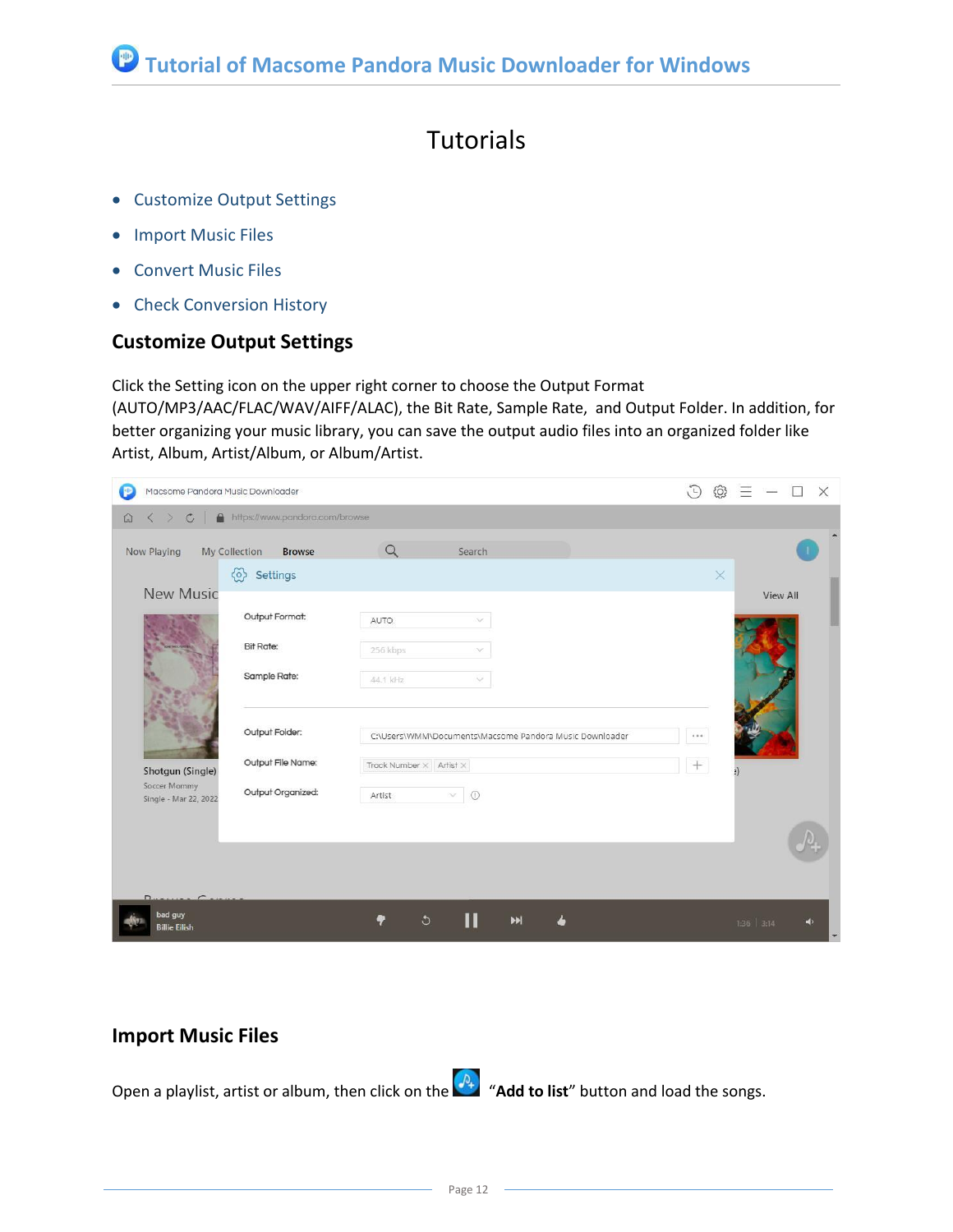

Then you can select the tracks that you'd like to convert from the popup window

|          |                      | Macsome Pandora Music Downloader                                                  |                                                | $\mathcal{F}$                    | X<br><b>EO3</b><br>ᆖ   |
|----------|----------------------|-----------------------------------------------------------------------------------|------------------------------------------------|----------------------------------|------------------------|
| $\Omega$ | く                    | A https://www.pandora.com/playlist/PL1688849949695101:1681761426<br>$\mathcal{C}$ |                                                |                                  |                        |
| Now      | $\cal O$             | Select tracks to convert                                                          | Search                                         | $\alpha$<br>×                    |                        |
|          | п                    | <b>Hide Converted</b>                                                             |                                                | 6 songs in the list, 6 selected. |                        |
|          | $\overline{\vee}$    | Title $\triangleq$                                                                | Artist =                                       | Album $\Leftrightarrow$          | Duration $\Rightarrow$ |
|          | $\checkmark$         | bad guy                                                                           | <b>Billie Eilish</b>                           | WHEN WE ALL FALL ASLEEP, WH      | 03:14                  |
|          | $\overline{\vee}$    | Señorita                                                                          | Shawn Mendes & Camila Ca Shawn Mendes (Deluxe) |                                  | 03:10                  |
|          | $\checkmark$         | Every Single Time                                                                 | Jonas Brothers                                 | Happiness Begins                 | 03:32                  |
|          | ☑                    | Only Human                                                                        | Jonas Brothers                                 | Happiness Begins                 | 03:03                  |
|          | $\triangledown$      | Sugar                                                                             | Maroon 5                                       | V (Deluxe) (Explicit)            | 03:55                  |
|          | $\triangledown$      | Cool                                                                              | Jonas Brothers                                 | <b>Happiness Begins</b>          | 02:47                  |
|          |                      |                                                                                   |                                                |                                  |                        |
|          |                      |                                                                                   |                                                |                                  |                        |
|          |                      | Save to list                                                                      |                                                | <b>Convert Now</b>               | Cancel                 |
|          | <b>Billie Eilish</b> |                                                                                   | $-1$                                           |                                  |                        |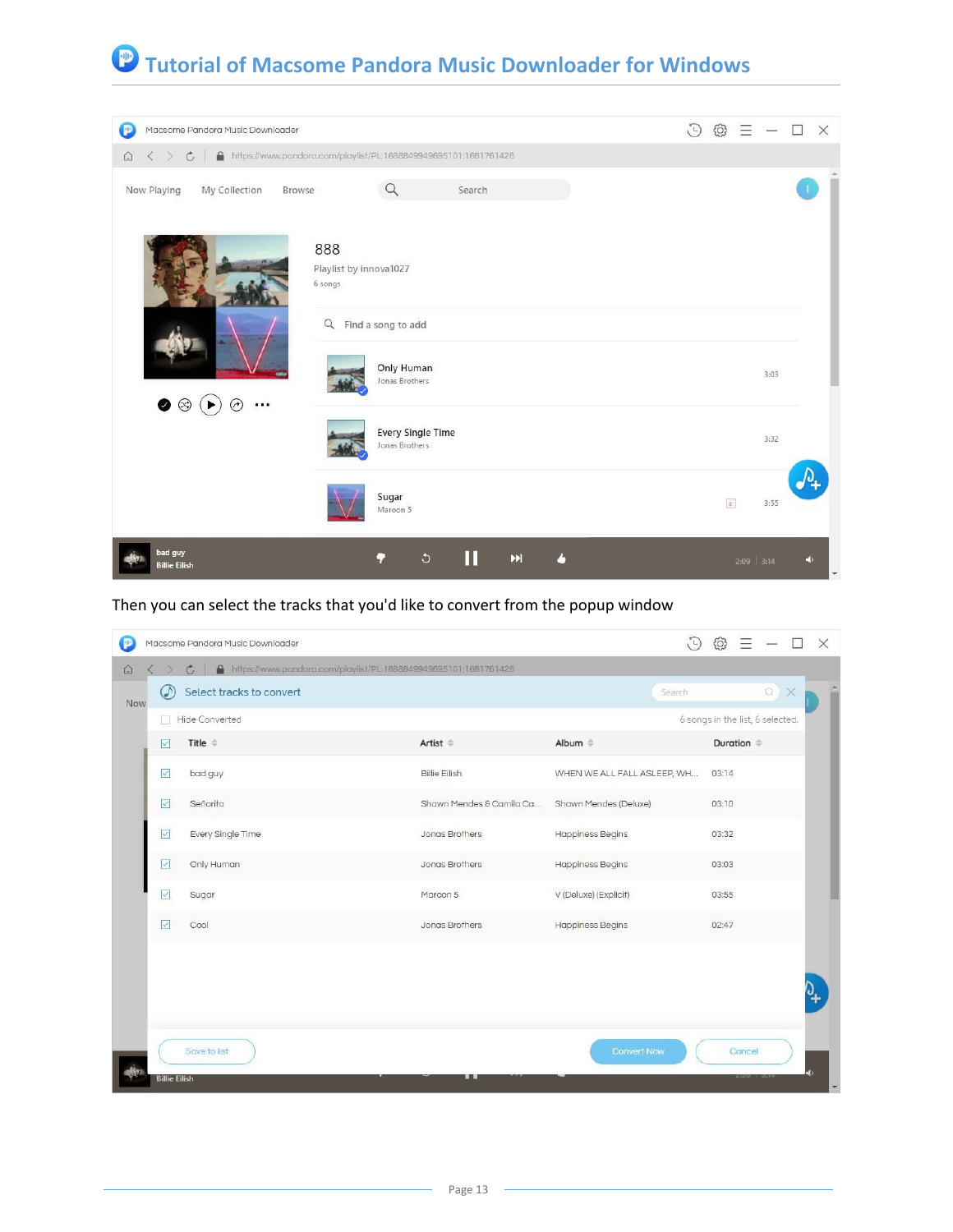### <span id="page-13-1"></span><span id="page-13-0"></span>**Convert Music Files**

After finish customization, just click the **Convert Now** button to start the converting.

|     |                                                                  | Macsome Pandora Music Downloader                               |                      |                         |          | $S^0 \otimes \Xi - \square$ | $\times$ |
|-----|------------------------------------------------------------------|----------------------------------------------------------------|----------------------|-------------------------|----------|-----------------------------|----------|
| Q   | $\mathcal{C}$                                                    | https://www.pandora.com/playlist/PL1688849949695101:1681761426 |                      |                         |          |                             |          |
| Now | $\left( \begin{array}{c} \lambda \\ \lambda \end{array} \right)$ | Macsome Pandora Music Downloader                               |                      |                         |          |                             |          |
|     |                                                                  | Converting progress:                                           |                      |                         |          | $16%$ (1/6)                 |          |
|     | Title                                                            |                                                                | Artist               | Album                   | Duration |                             |          |
|     |                                                                  | bad guy                                                        | <b>Billie Eilish</b> | WHEN WE ALL FALL A      | 03:14    |                             |          |
|     |                                                                  | Señorita                                                       | Shawn Mendes & Cami  | Shawn Mendes (Deluxe)   | 03:10    | 14%                         |          |
|     |                                                                  | Every Single Time                                              | Jonas Brothers       | <b>Happiness Begins</b> | 03:32    |                             |          |
|     |                                                                  | Only Human                                                     | Jonas Brothers       | <b>Happiness Begins</b> | 03:03    |                             |          |
|     |                                                                  | Sugar                                                          | Maroon 5             | V (Deluxe) (Explicit)   | 03:55    |                             |          |
|     |                                                                  | Cool                                                           | Jonas Brothers       | <b>Happiness Begins</b> | 02:47    |                             |          |
|     |                                                                  |                                                                |                      |                         |          |                             |          |
|     | After Converting:<br><b>Billie Eilish</b>                        | Do nothing<br>v.                                               |                      |                         |          | Abort                       |          |

**Tips: Macsome Pandora Music Downloader** supports downloading multiple Pandora Music playlists. Just click the **"Save to list"**button, all the selected songswill be added to the task list. Then repeat the last step to import another playlist to the program.

If you haven't purchased the program and use this product for the first time, when you click the **"Convert Now"** button, you will see prompt message as follows: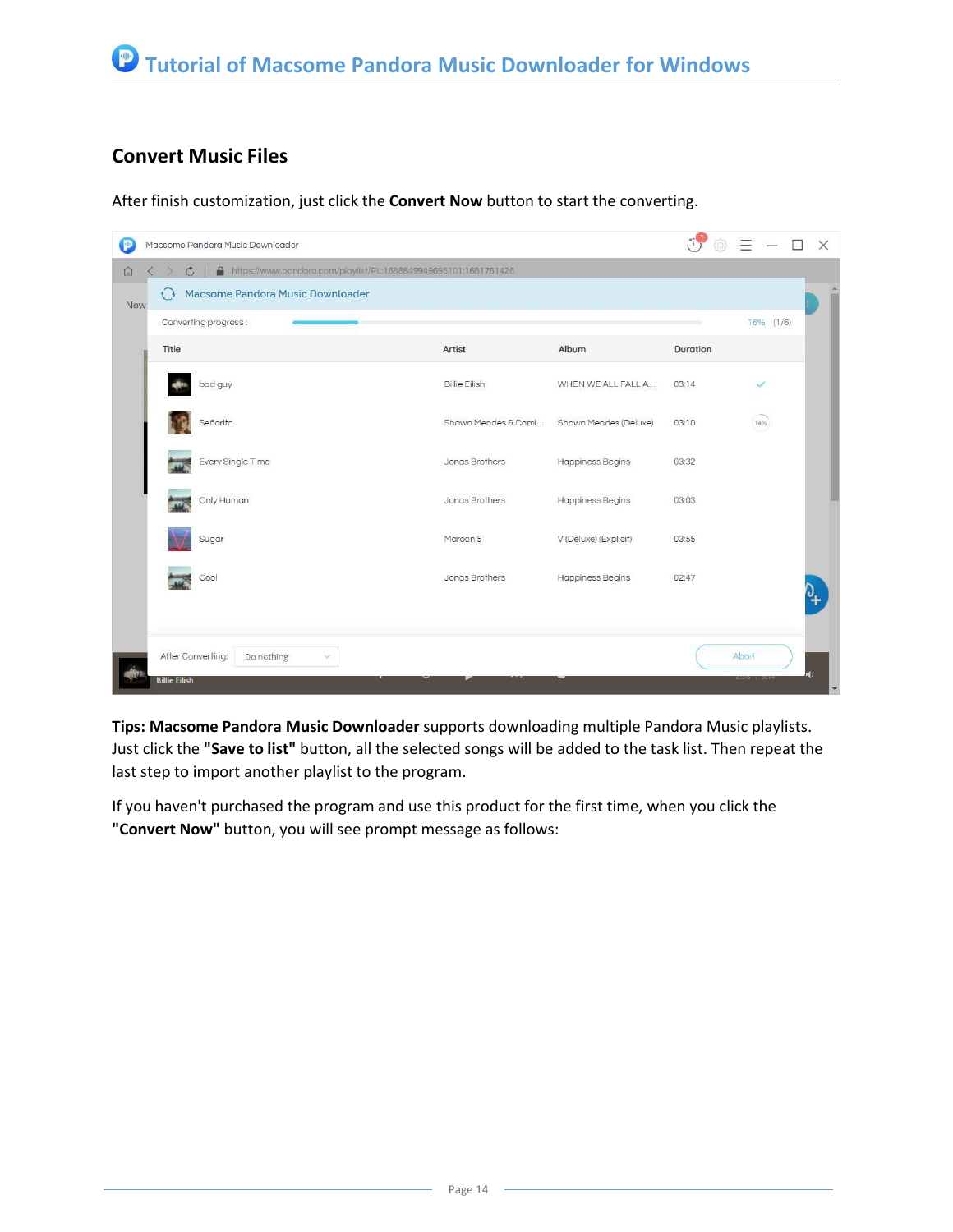|          |                    |                          | Macsome Pandora Music Downloader (Trial)                              |                                                                 |  |                                                                                    |                |             | $\mathbb{R}$ $\otimes$ |                       |  |        | $O$ $\otimes$ $\equiv$ $ \Box$   | X |
|----------|--------------------|--------------------------|-----------------------------------------------------------------------|-----------------------------------------------------------------|--|------------------------------------------------------------------------------------|----------------|-------------|------------------------|-----------------------|--|--------|----------------------------------|---|
| $\Omega$ |                    | C,                       |                                                                       |                                                                 |  | https://www.pandora.com/artist/the-lumineers/where-we-are-acoustic/ALm34qlzjxv4KIP |                |             |                        |                       |  |        |                                  |   |
| Now      | $\mathcal{S}$      | Select tracks to convert |                                                                       |                                                                 |  |                                                                                    |                |             |                        | Search                |  |        | $Q \times$                       |   |
| $\circ$  |                    | Hide Converted           |                                                                       |                                                                 |  |                                                                                    |                |             |                        |                       |  |        | 2 songs in the list, 2 selected. |   |
|          | $\vert \vee \vert$ | Title $\triangleq$       |                                                                       | Macsome Pandora Music Downloader is currently in trial version. |  |                                                                                    |                |             |                        | $ation =$<br>$\times$ |  |        |                                  |   |
|          | $\vert\vee\vert$   | where w                  | Please purchase a license to enjoy the full benefits of the software. |                                                                 |  |                                                                                    |                |             |                        |                       |  |        |                                  |   |
|          | $\triangledown$    | <b>WHERE</b>             |                                                                       |                                                                 |  |                                                                                    |                |             |                        |                       |  |        |                                  |   |
|          |                    |                          |                                                                       |                                                                 |  |                                                                                    |                |             |                        |                       |  |        |                                  |   |
|          |                    |                          |                                                                       | Can only convert 3 music files at a time                        |  | All features, have fun!                                                            |                |             |                        |                       |  |        |                                  |   |
|          |                    |                          |                                                                       | Can only convert 3 minutes for each music file                  |  |                                                                                    | <b>Buy now</b> |             |                        |                       |  |        |                                  |   |
|          |                    |                          |                                                                       | Free trial                                                      |  |                                                                                    | Register       |             |                        |                       |  |        |                                  |   |
|          |                    | Save to list             |                                                                       |                                                                 |  |                                                                                    |                | Convert Now |                        |                       |  | Cancel |                                  |   |

#### <span id="page-14-0"></span>**Check Conversion History**

Once the conversion is done, you can find the downloaded Pandora Music songs by clicking  $\hat{\odot}$  on the upper right corner or directly going to the output folder you customized in previous step.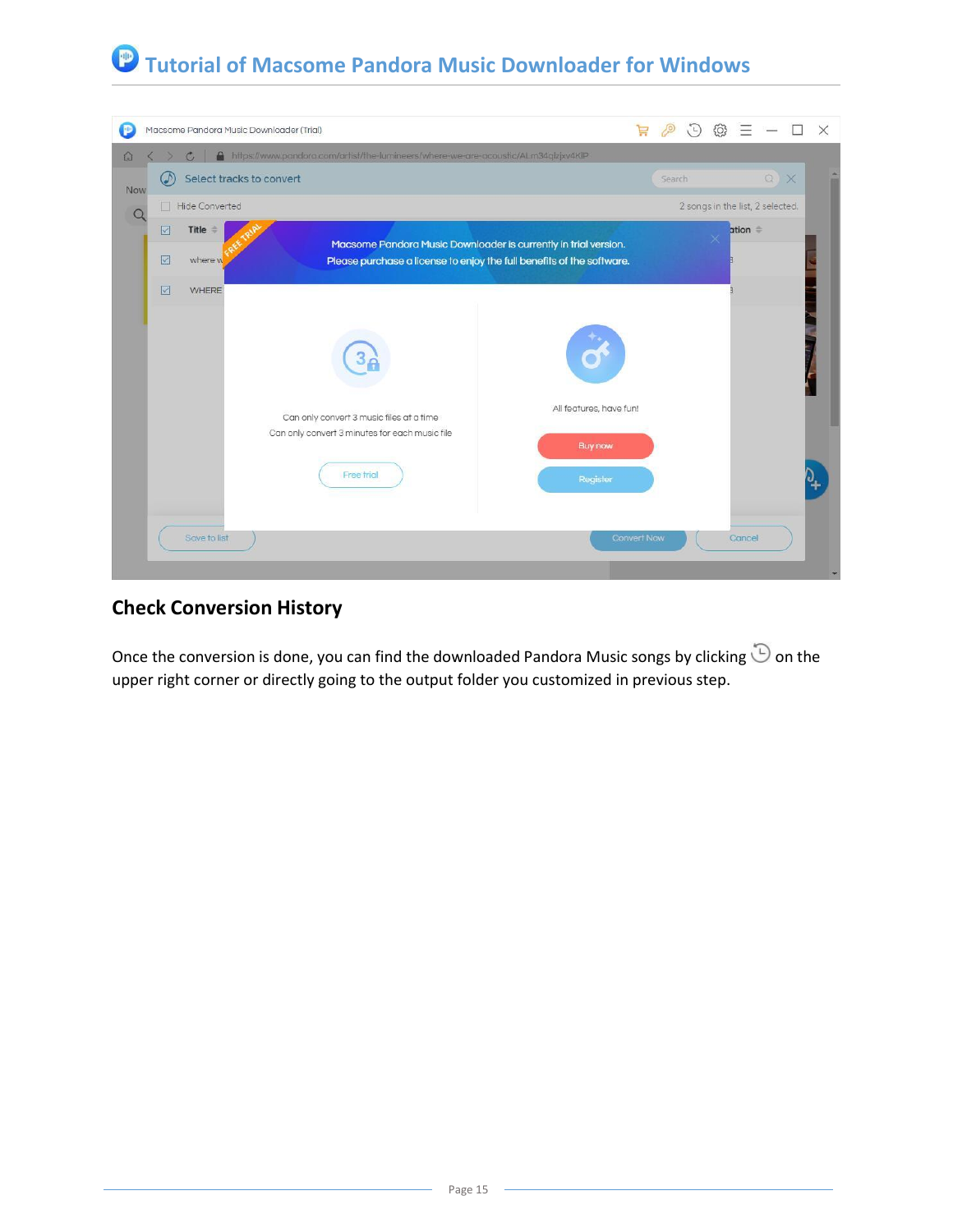|                                            | Macsome Pandora Music Downloader |        |                                                                  |                      |                         | $\bigodot$<br><b>EO3</b>         | 3 - D                | X  |
|--------------------------------------------|----------------------------------|--------|------------------------------------------------------------------|----------------------|-------------------------|----------------------------------|----------------------|----|
| $\bigcirc$<br>$\left\langle \right\rangle$ | $\mathbb{C}$                     |        | A https://www.pandora.com/playlist/PL1688849949695101:1681761426 |                      |                         |                                  |                      |    |
| Now F                                      | (F)<br>History                   |        |                                                                  |                      |                         | Search                           | $\Omega$<br>$\times$ |    |
|                                            | All Converted (6)                | ×      |                                                                  |                      |                         | 6 songs in the list, 0 selected. | $\mathcal{R}$<br>Θ   |    |
|                                            | Today (6)                        | $\Box$ | Title                                                            | Artist               | Album                   | Duration                         |                      |    |
|                                            | $\Box$<br>Recent 7 Days (6)      |        | Cool                                                             | Jonas Brothers       | Happiness Begins        | 02:47                            |                      |    |
|                                            | Last 30 Days (6)                 | o      | Sugar                                                            | Maroon 5             | V (Deluxe) (Explicit)   | 03:55                            |                      |    |
|                                            |                                  | п      | Only Human                                                       | Jonas Brothers       | <b>Happiness Begins</b> | 03:03                            |                      |    |
|                                            |                                  | П      | Every Single Time                                                | Jonas Brothers       | <b>Happiness Begins</b> | 03:32                            |                      |    |
|                                            |                                  | П      | Señorita                                                         | Shawn Mendes &       | Shawn Mendes (D.,,      | 03:10                            |                      |    |
|                                            |                                  | LT.    | bad guy                                                          | <b>Billie Eilish</b> | WHEN WE ALL FA 03:14    |                                  |                      |    |
|                                            |                                  |        |                                                                  |                      |                         |                                  |                      |    |
|                                            | $\sqrt{s}$                       |        | $\mathbb{N}$                                                     | $\mathbb{H}$         |                         |                                  |                      |    |
|                                            | bad guy<br><b>Billie Eilish</b>  |        | G                                                                | H                    |                         |                                  | $2:58$ 3:14          | ٢D |